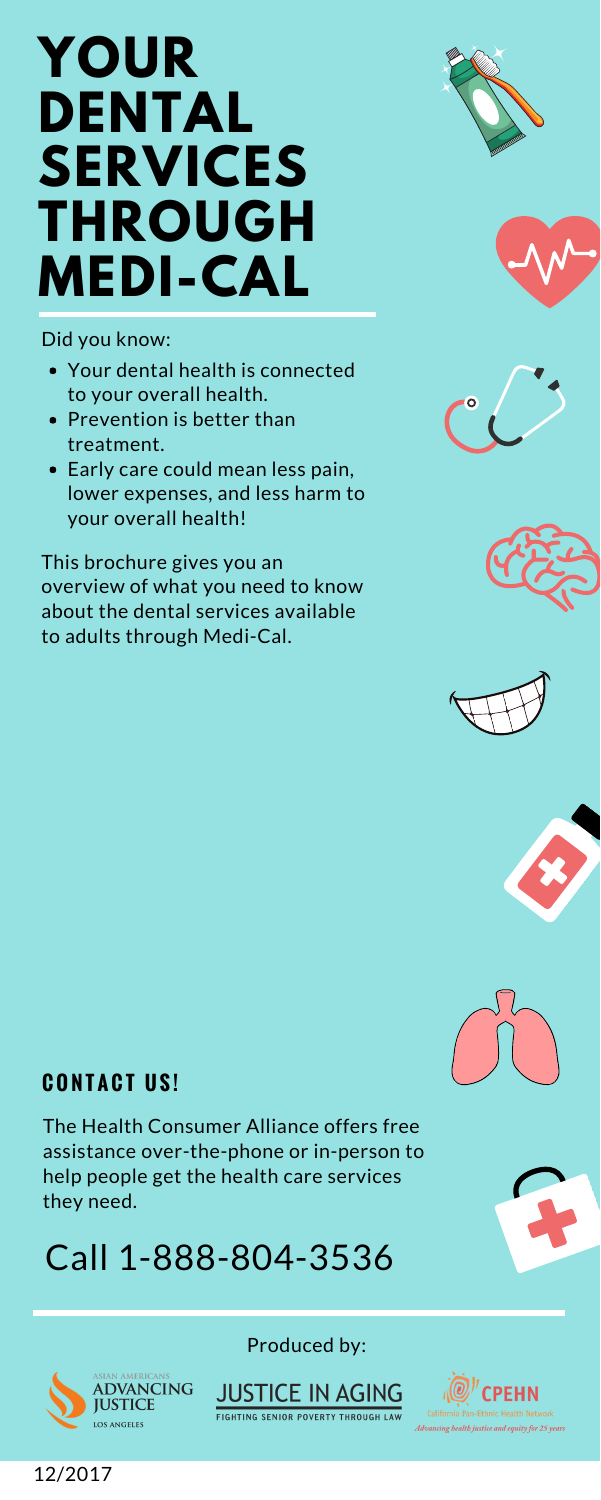## 1 **M A K E A N A P P O I N T M E N T**

You can find a list of Denti-Cal providers by going to this website (http://bit.ly/Medi-CalDentist) or calling 1-800-322-6384.



**2** ASK IF THE DENTIST ACCEPTS DENTI-CAL Denti-Cal will only pay for services you receive from a Denti-Cal dentist. If you go to a non-Denti-Cal dentist, you will have to pay for the services you receive.

## **3 REQUEST A QUALIFIED INTERPRETER**

- 4 ON THE DAY OF YOUR APPOINTMENT Bring your
	- Benefits Identification Card (BIC)
	- Photo Identification Card or Driver's License
	- Denti-Cal Plan Card, if you joined a Denti-Cal plan

If you do not speak English well, you can call 1-800- 322-6384 to request an interpreter. If your dentist does not speak your language, your dentist is required to provide an interpreter for your visit, free of charge.

*You do not need to provide any information on your own or your family's immigration status at your appointment.*

## 5 **P A Y M E N T S**

Your provider must tell you which services are and are not covered by Denti-Cal. Your Denti-Cal provider cannot charge you for services that are covered by Denti-Cal.

## **6 PAY ATTENTION TO PAYMENT PLANS**

# **USING YOUR DENTI-CAL**



If you have full-scope Medi-Cal, you also have dental coverage called Denti-Cal.

> It is important that you understand your health conditions and your treatment. Ask your dentist these three simple questions (From AskMe3):

### **A S K Y O U R D E N T I S T** 7

- 1. What is my main problem?
- 2. What do I need to do?
- 3. Why is it important for me to do this?

Some dental offices might encourage you to sign up for a payment plan or credit card to pay for services not covered by Denti-Cal. Do not feel rushed to sign up. Be sure to have information explained to you in a language you understand before signing anything.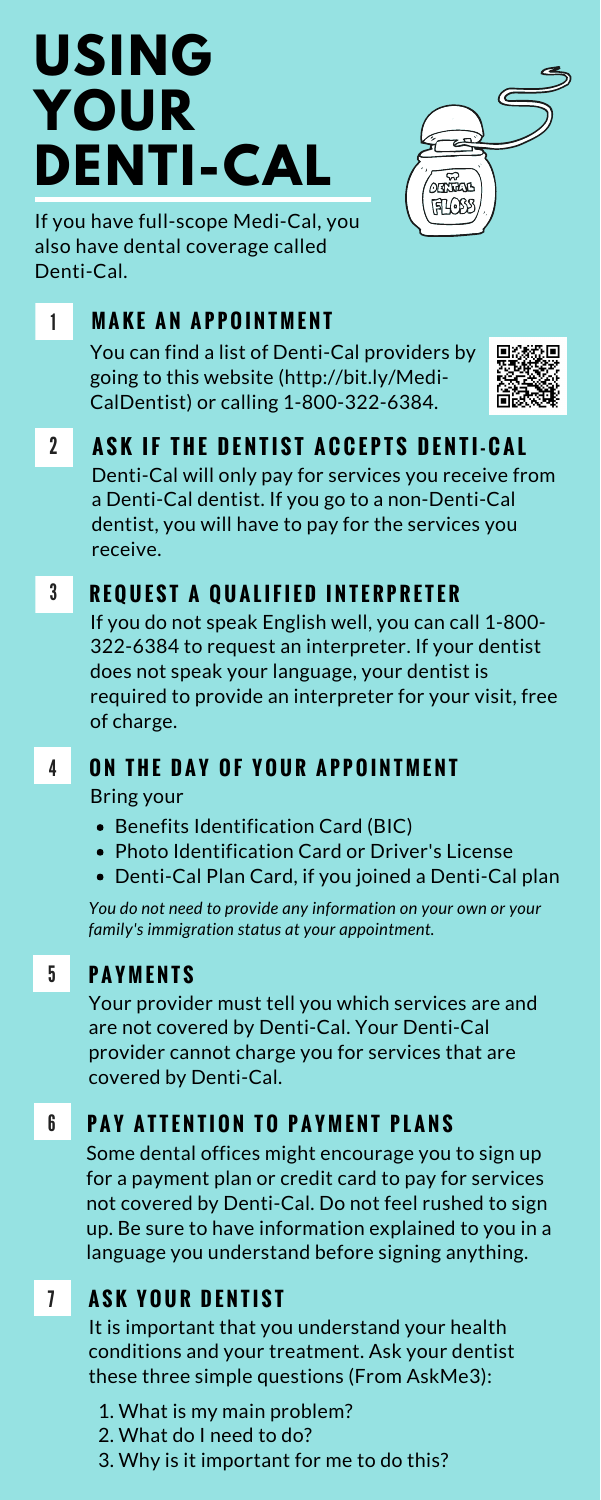## **YOUR DENTI-CAL BENEFITS**



Beginning January 1, 2018, adults\* with full-scope Medi-Cal will have more benefits through Denti-Cal.

*\*all pregnant women on Medi-Cal (full-scope or "pregnancy-related") get full dental benefits.*

- Initial Exam
- Cleanings (prophylaxis)
- Fluoride Treatment
- X-Rays
- Fillings
- Prefabricated Crowns (Resin & Stainless Steel Only)
- Extractions
- Root Canals in Front Teeth
- Full Dentures
- Full Denture Adjustments & Repairs
- **NEW! Laboratory Processed Crowns**
- **NEW! Root Canals in Back Teeth**
- **NEW! Partial Dentures**
- **NEW! Partial Denture Adjustments, Repairs, and Relines**
- **NEW! Periodontics (Scaling and Root Planing)**

Learn more about your full benefits by visiting https://www.denti-cal.ca.gov or calling 1-800-322-6384



## 2 HOW MUCH IS COVERED BY DENTI-CAL?

## 1 **M A J O R S E R V I C E S C O V E R E D**

Denti-Cal will provide up to \$1,800 in covered services per year. Your dental provider must check with Denti-Cal to find out if you have reached the \$1,800 limit before treating you. If shown to be medically necessary, dental services can go over the \$1,800 limit.

Some services do not count towards the \$1,800 limit, including dentures, emergency services, pregnancy related services, and services in long term care facilities.

If you have restricted-scope (also called emergency Medi-Cal), your dental benefits cover extractions and emergencies only (such as severe pain, fractured teeth, uncontrolled bleeding in the mouth, etc.).

You should receive a notice if service is denied and you have the right to appeal.

## 4 IF YOU HAVE RESTRICTED-SCOPE MEDI-CAL

## 3 **Y O U H A V E T H E R I G H T T O A P P E A L**